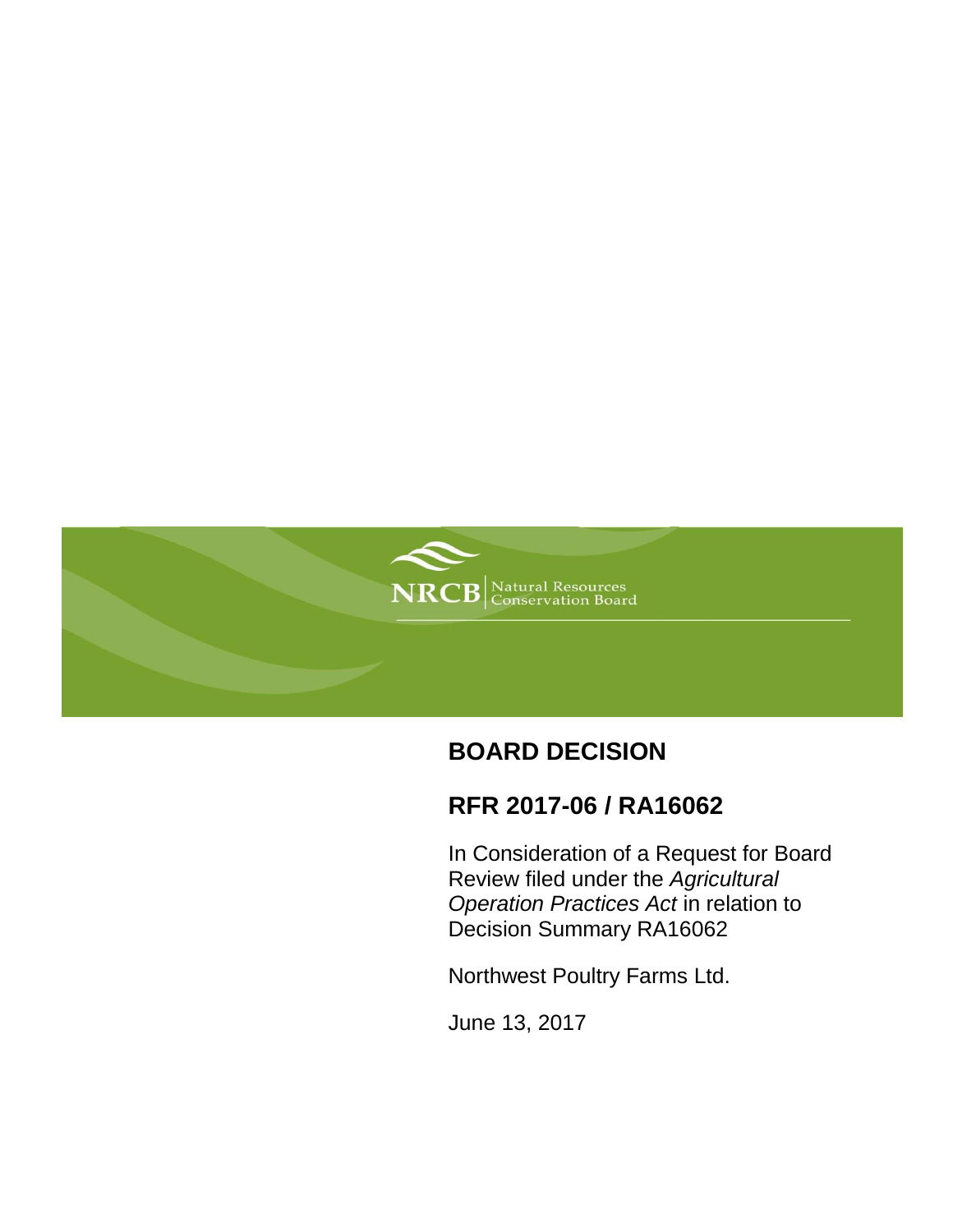## **Background**

On May 10, 2017, NRCB Approval Officer Jeff Froese issued Decision Summary RA16062 regarding Northwest Poultry Farms Ltd.'s (Northwest Poultry) application. The application was for a confined feeding operation (CFO), located at NE 33-42-27 W4M (lot 1, block 2, plan 0124674) in Ponoka County, roughly 13 kilometres west of Ponoka. Northwest Poultry applied to construct and operate a new CFO that would include two broiler chicken barns, with a combined capacity of 60,000 broiler chickens. The approval officer approved Northwest Poultry's application.

A Request for an NRCB Board Review of Decision Summary RA16062 (the RFR) was filed by Mr. Doug Weir on May 24, 2017. The RFR filing met the 10-day deadline pursuant to section 20(5) of the *Agricultural Operation Practices Act* (AOPA). The RFR asked the board to require Northwest Poultry to construct a surface water control system on the CFO lands. Included with the RFR was a request by Mr. Weir that the board first review his status and determine him a directly affected party in relation to the Northwest Poultry application.

Following receipt of the RFR, the board sent a letter to all interested parties on June 1, 2017. That letter invited further input on three questions to assist the board in determining whether it has the statutory authority to consider the request by Mr. Weir to be found a directly affected party and, following that, to consider the substantive issues raised in the RFR. Written responses were submitted by the approval officer, Mr. Weir, and Northwest Poultry.

The Board met on June 7, 2017 to deliberate on the RFR and the responses.

#### **Documents Considered**

The board considered the following information in arriving at its decision:

- Decision Summary RA16062 dated May 10, 2017 and its companion technical document (Part 2 Technical Requirements)
- Request for Board Review filed by Mr. Doug Weir, dated May 24, 2017
- Responses to the board's June 1, 2017 letter:
	- o June 2, 2017 letter from NRCB Approval Officer Jeff Froese
	- o June 2, 2017 email from Northwest Poultry Farms Ltd.
	- o June 3, 2017 letter from Mr. Doug Weir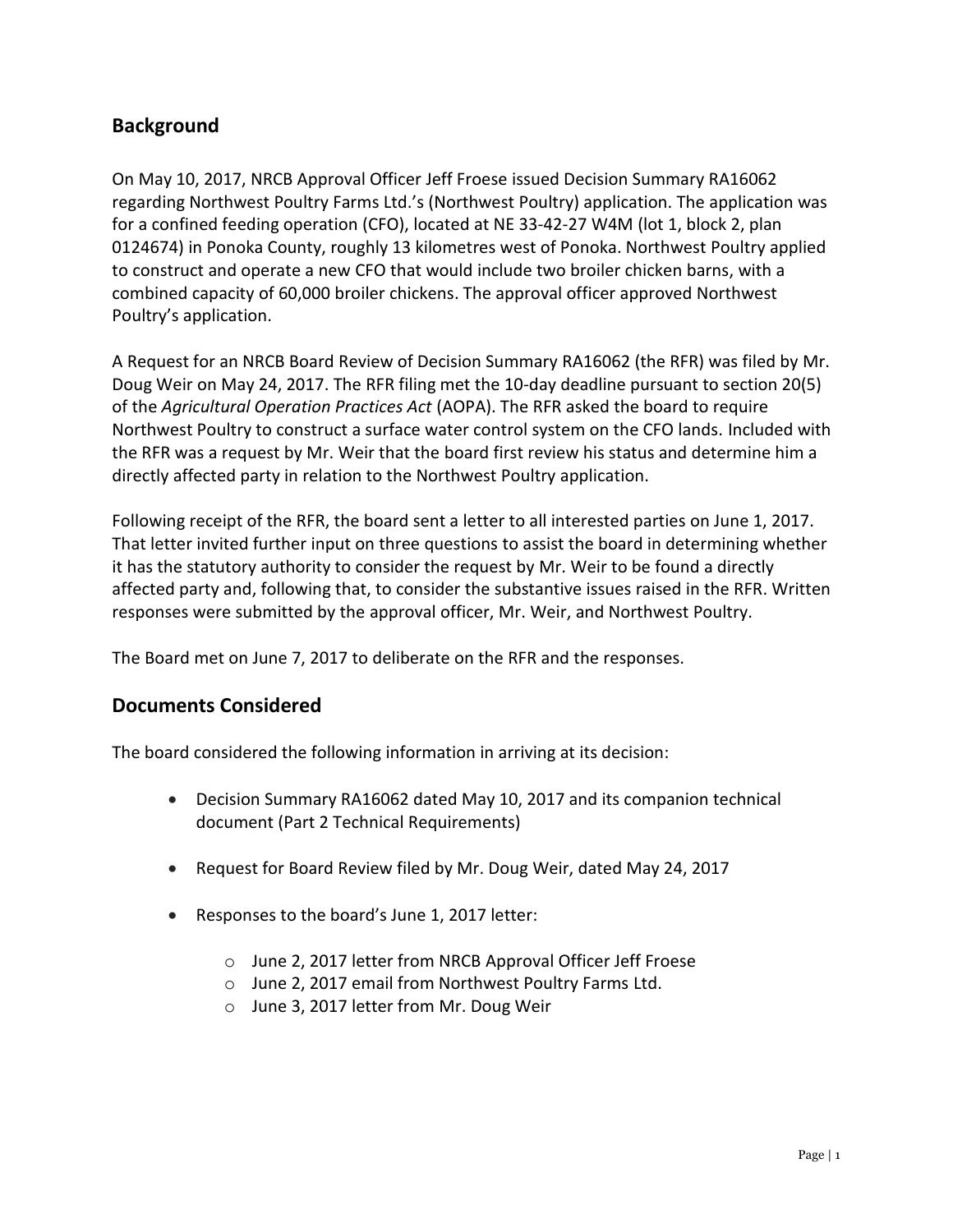### **Jurisdiction**

AOPA establishes two levels of decision-making relating to approvals. In the first level, the approval officer receives and reviews an application, publishes notice of the application, considers statements of concern, and renders a decision. This gives interested parties an opportunity to make a submission so that the approval officer may determine whether they are directly affected and, if found to be so, the approval officer must then have regard for that submission.

In the second level of decision-making, after the approval officer has made a decision, AOPA provides an opportunity for a further review by the board. AOPA establishes the board's review mandate by setting out who may request a review, and the timelines within which such a request must be filed. The board may only consider requests for review filed by parties who the approval officer has already determined to be directly affected. Parties who filed a statement of concern with the approval officer, but who were found not directly affected, may file a request with the board to review their directly affected party status. If the board determines that the party is in fact directly affected, it may then consider the merits of the request for review.

In summary, AOPA does not give the board authority to consider requests for review filed by a party other than a directly affected party, nor does it provide for considering requests by parties who had not filed a statement of concern with the approval officer during the application review process.

#### **Discussion**

In its June 1, 2017 letter, the board asked for further details from the approval officer and Mr. Weir, as it wanted to understand whether there were any circumstances that could result in a finding by the board that the application notice was not sufficient, or Mr. Weir's contact with the approval officer during the application review process was equivalent to the filing of a statement of concern.

In his response to the board's June 1, 2017 letter, the approval officer advised that he had published notice of application on February 16, 2017 in *Central Alberta Life*. The notice provided a description of the CFO facilities proposed, the location of those facilities, and provided for a March 17, 2017 deadline to file a statement of concern. The notice also stated that, "Failure to submit a statement of concern may affect your rights to apply for an NRCB review."

In his response to the board's letter, Mr. Weir stated that *Central Alberta Life* is no longer delivered to rural mailboxes. While it is unfortunate that Mr. Weir did not see the published notice, it was prominently displayed and described the nature of the proposed CFO and how to engage the NRCB application process in adequate detail. The NRCB's established practice is to publish notices of application in newspapers that are circulated within the affected community.